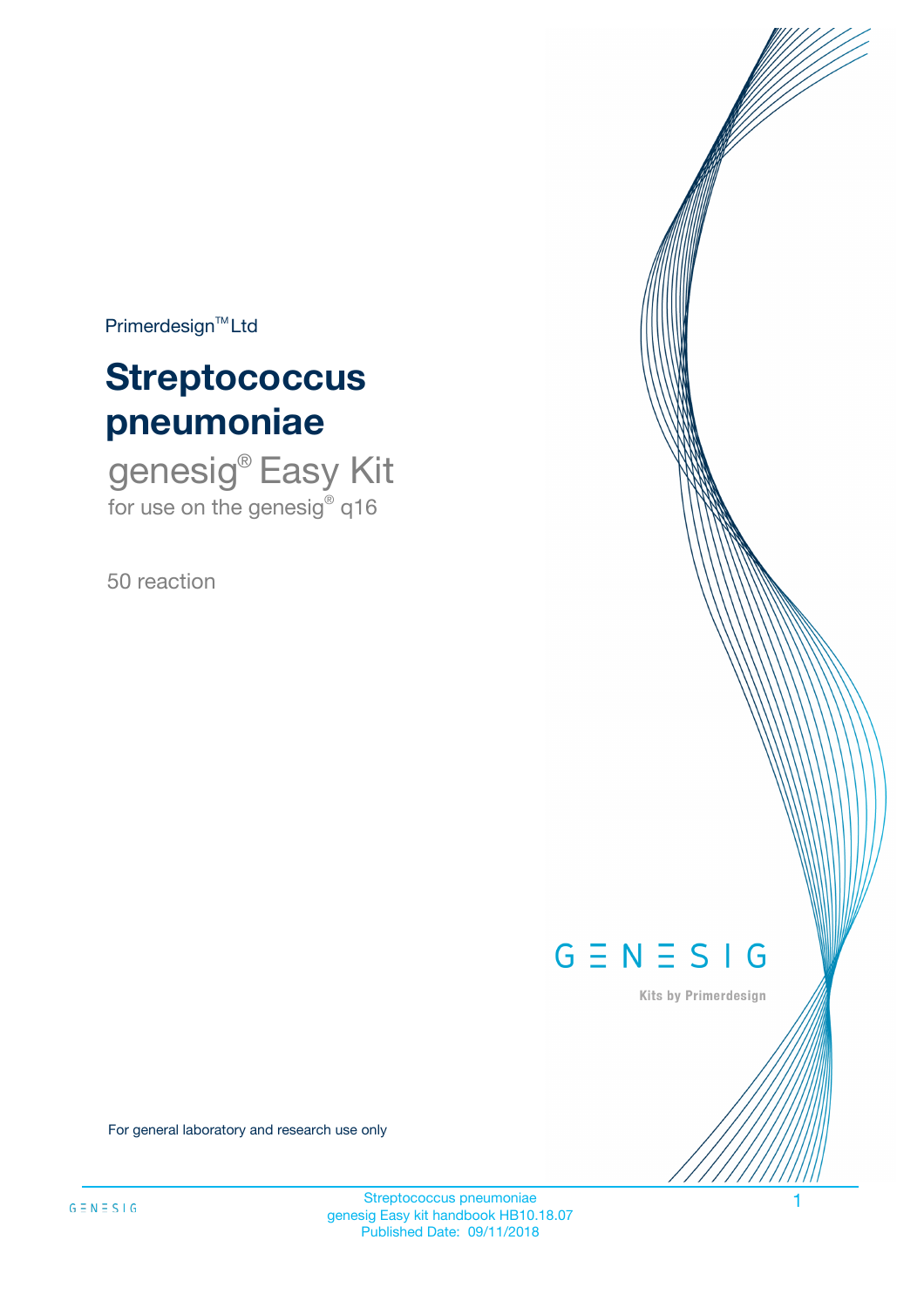## genesig® Easy: at a glance guide

#### **For each DNA test**

| Component                 | <b>Volume</b>   | Lab-in-a-box pipette |  |
|---------------------------|-----------------|----------------------|--|
| S.pneumoniae reaction mix | $10 \mu$        |                      |  |
| <b>Your DNA sample</b>    | 10 <sub>µ</sub> |                      |  |

#### **For each positive control**

| Component                 | Volume   | Lab-in-a-box pipette |  |
|---------------------------|----------|----------------------|--|
| S.pneumoniae reaction mix | $10 \mu$ |                      |  |
| Positive control template | $10 \mu$ |                      |  |

#### **For each negative control**

| Component                 | <b>Volume</b>   | Lab-in-a-box pipette |  |
|---------------------------|-----------------|----------------------|--|
| S.pneumoniae reaction mix | 10 <sub>µ</sub> |                      |  |
| <b>Water</b>              | 10 µl           |                      |  |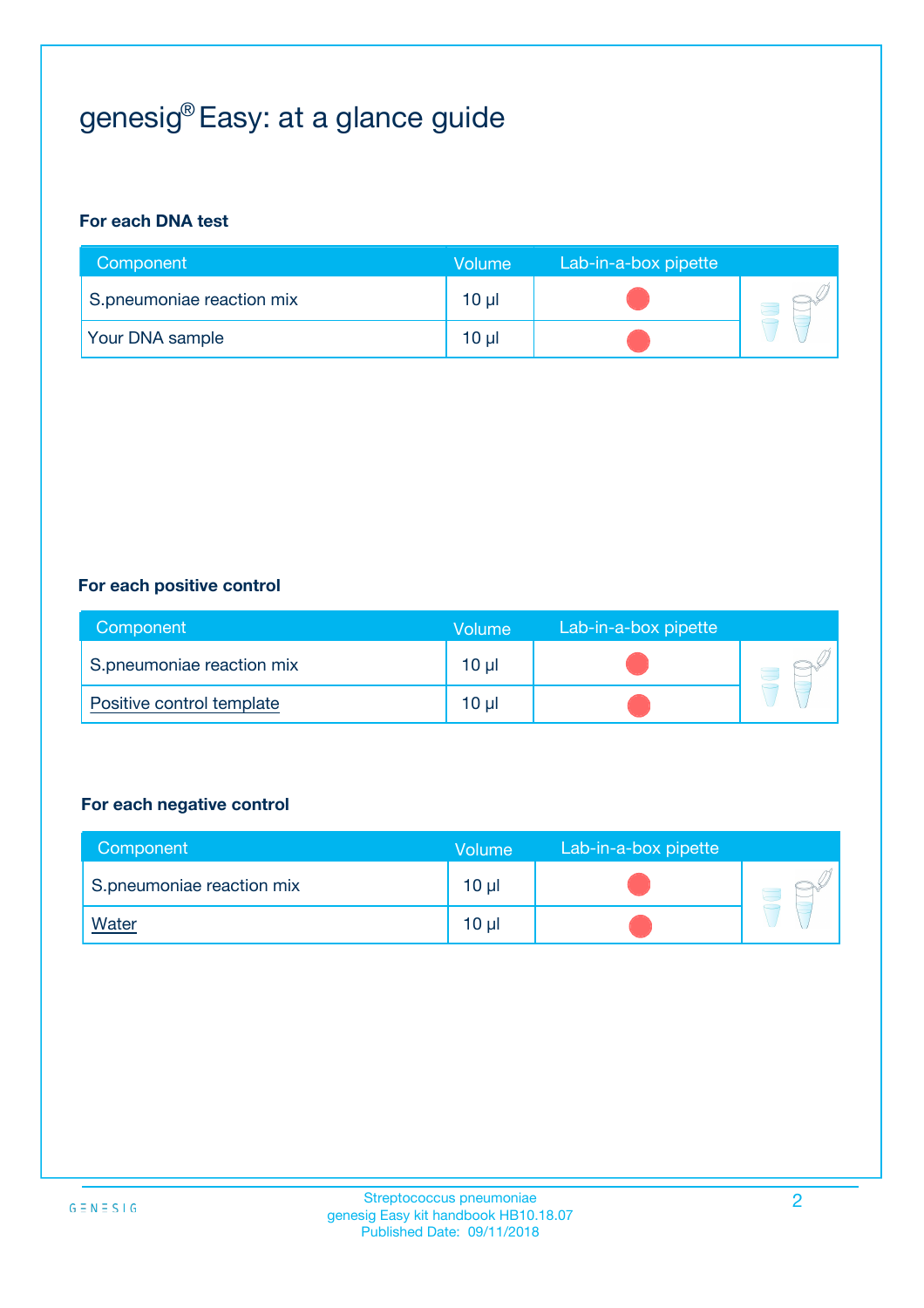## Kit Contents



## Reagents and equipment to be supplied by the user

#### **genesig® q16 instrument**

#### **genesig® Easy Extraction Kit**

This kit is designed to work well with all processes that yield high quality RNA and DNA but the genesig Easy extraction method is recommended for ease of use.

#### **genesig® Lab-In-A-Box**

The genesig Lab-In-A-Box contains all of the pipettes, tips and racks that you will need to use a genesig Easy kit. Alternatively if you already have these components and equipment these can be used instead.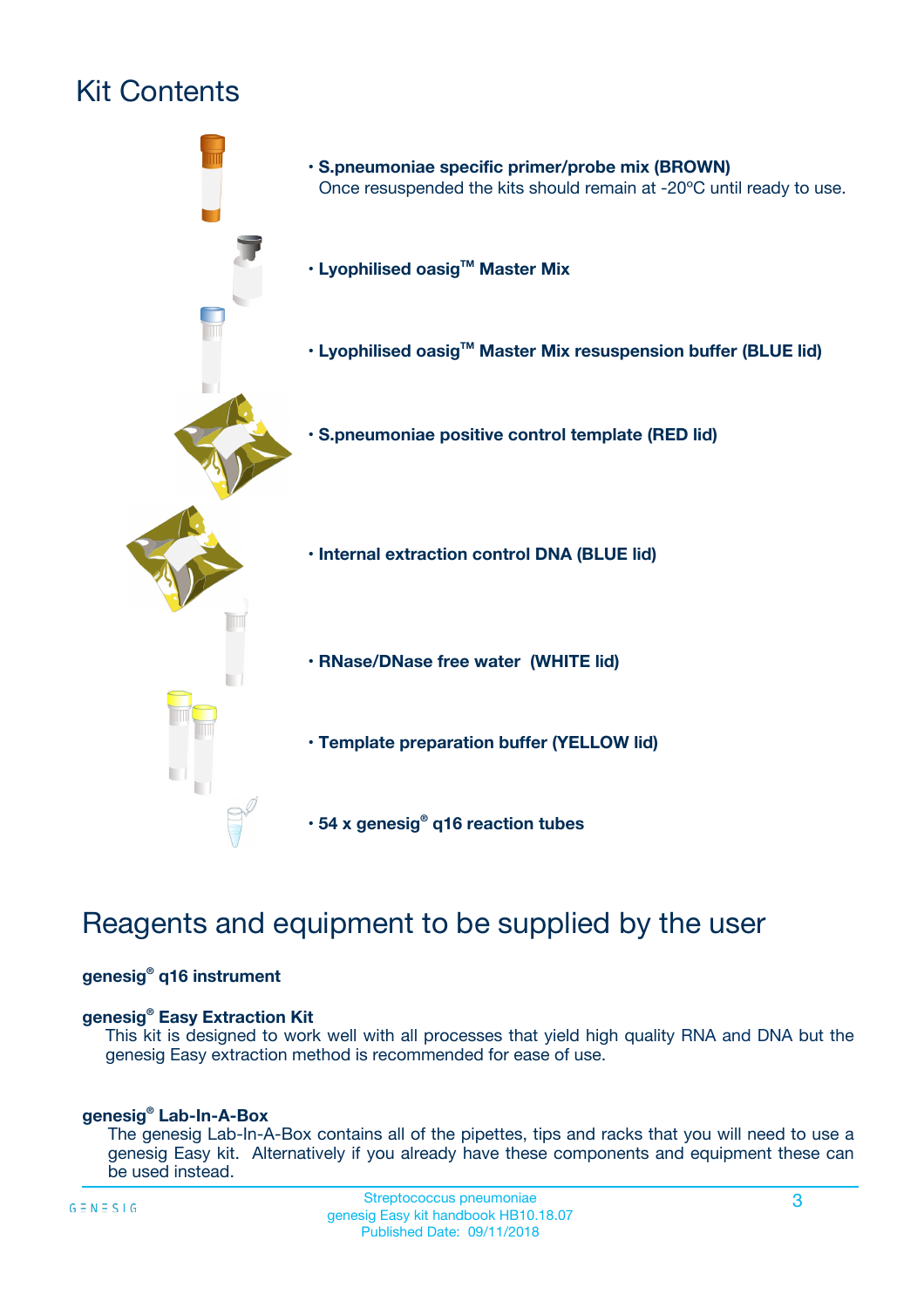## Step-by-step guide

### 1. Create your reaction mix



Use the blue pipette to transfer 500µl**\*** of the oasig Master Mix resuspension buffer into the tube of lyophilised oasig Master Mix and mix well by gently swirling. Then transfer all of that master mix into the brown tube labelled S.pneumoniae primers/probe.

**\***Transfering 525µl of the oasig Master Mix resuspension buffer to your oasig Master Mix (instead of the 500µl recommended above) will enable you to take full advantage of the 50 reactions by accounting for volume losses during pipetting. In order to do so with the genesig Easy fixed volume pipettes use 1x blue, 2x red and 1x grey pipettes to make the total volume. Please be assured that this will not adversely affect the efficiency of the test.

Cap and shake tube to mix. A thorough shake is essential to ensure that all components are resuspended. **Failure to mix well can produce poor kit performance.**

Leave to stand for 5 minutes. Now your reaction mix is ready to use.

Store the reaction mix in the freezer from hereon.

#### Top tip

- Ensure that the reaction mix is mixed thoroughly before each use by shaking.
- **•** Once resuspended do not expose genesig Easy kit to temperatures above -20°C for longer than 30 minutes at a time.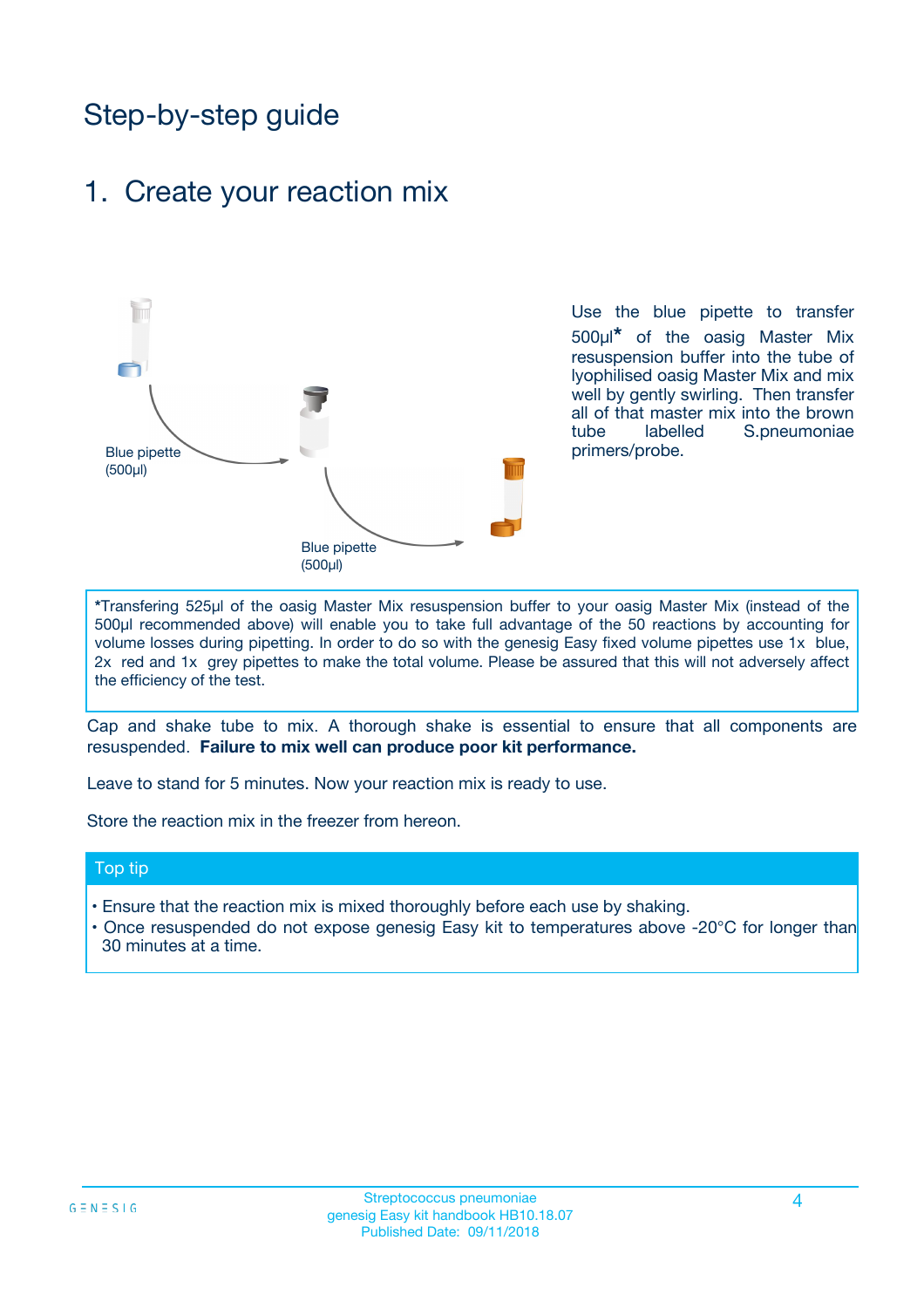## 2. Internal extraction control



Use the blue pipette to transfer 1000µl (2 x 500µl) of template preparation buffer into the Internal Extraction Control DNA tube. Cap and shake tube to mix.

Your kit contains Internal Extraction Control DNA. This is added to your biological sample at the beginning of the DNA extraction process. It is extracted along with the DNA from your target of interest. The q16 will detect the presence of this Internal Extraction Control DNA at the same time as your target. This is the ideal way to show that your DNA extraction process has been successful.

#### **If you are using an alternative extraction kit:**

Use the red pipette to transfer 10µl of Internal Extraction Control DNA to your sample **after** the lysis buffer has been added then follow the rest of the extraction protocol.

#### **If you are using samples that have already been extracted:**

Use the grey pipette to transfer 5µl of Internal Extraction Control DNA to your extracted sample.

### 3. Add reaction mix to all reaction tubes



For every reaction to be run, use the red pipette to add 10µl of your S.pneumoniae reaction mix to every tube.

#### Top tip

- Always pipette the reaction mix directly into the bottom of the tube.
- You can label the tube lids to aid your reaction setup but avoid labelling tube sides.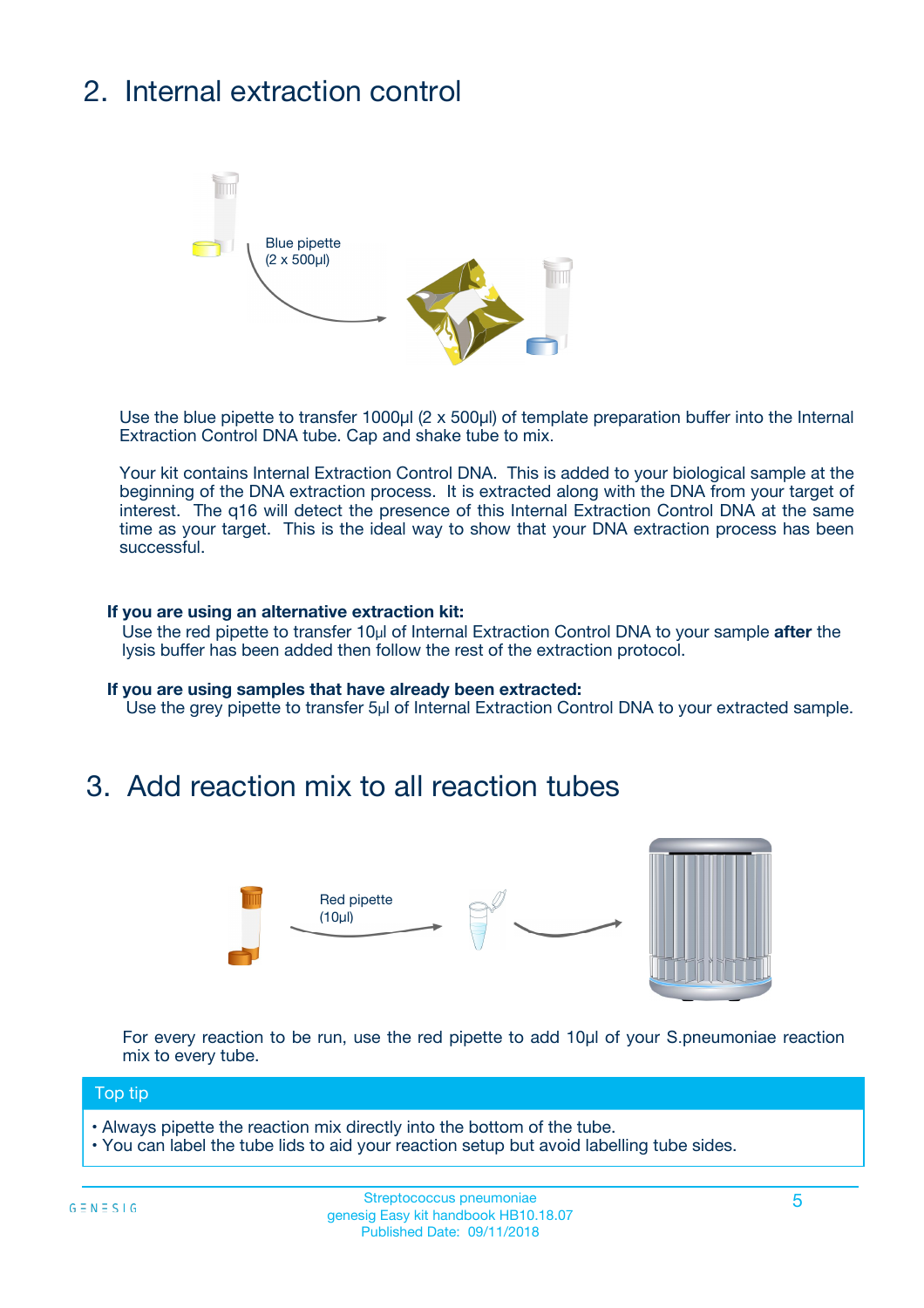### 4. Negative control



For each test you will require a negative control. Instead of DNA, water is used. This sample should typically prove negative thus proving that all of your positive samples really are positive.

To create a negative control reaction simply use the red pipette to add 10µl of the water to the required reaction tubes. Close these tubes after adding the water.

Because some genesig kit targets are common in the environment you may occasionally see a "late" signal in the negative control. The q16 software will take this into account accordingly.

#### Top tip

**•** Always add the water to the side of the tube to reduce the introduction of bubbles.

### 5. Set up a test



For each sample you wish to analyse, use the red pipette to add 10µl of your DNA sample to the required reaction tubes. Close these tubes after adding the sample. Always change pipette tips between samples.

#### Top tip

**•** Always add the DNA sample to the side of the tube to reduce the introduction of bubbles.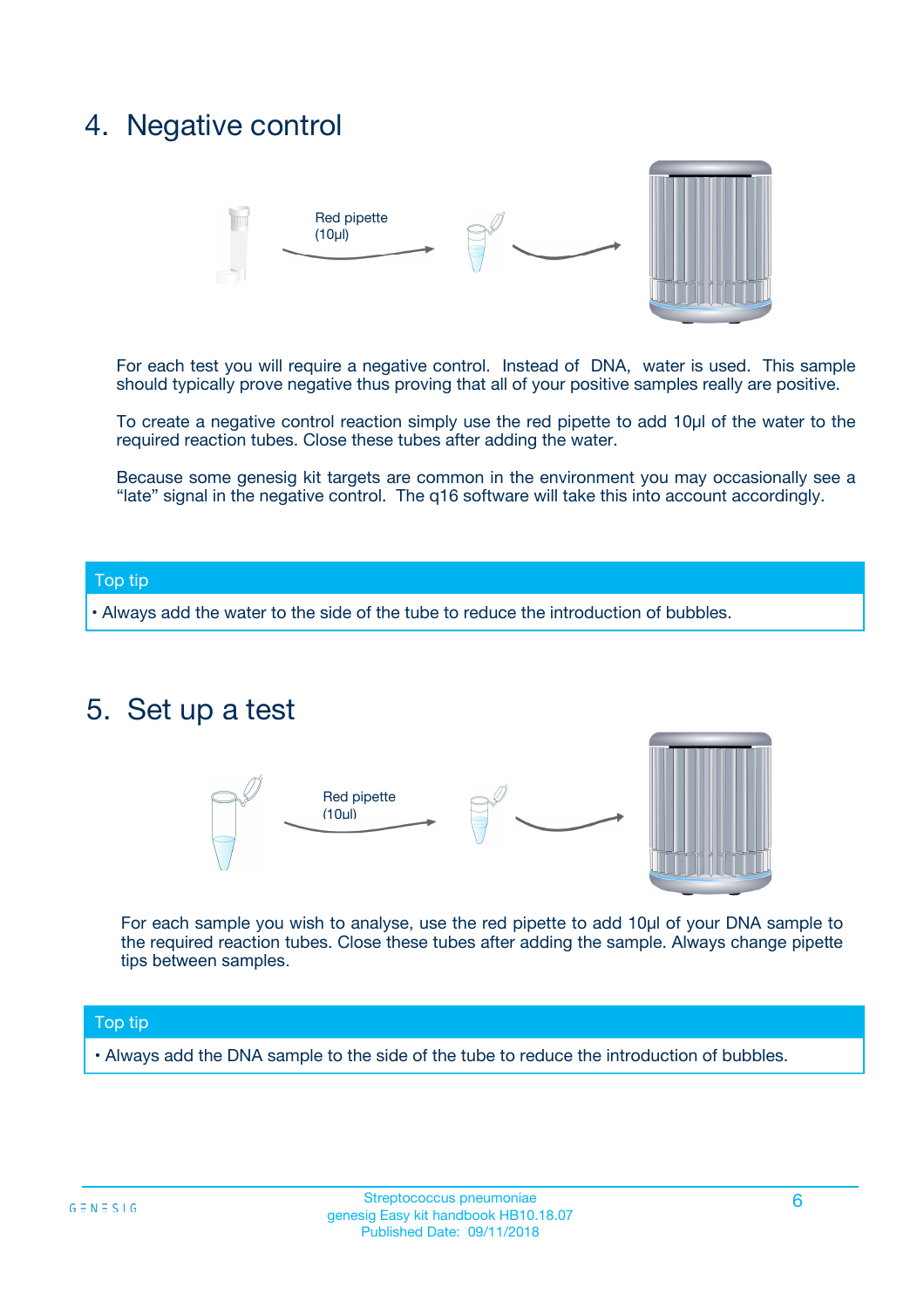### 6. Positive control



Use the blue pipette to transfer 1000µl (2 x 500µl) of template preparation buffer into the positive control template tube. Cap and shake tube to mix.

Each time you run a test you will require a positive control. This is a small portion of DNA from your target of interest. It serves two purposes:

1. It will always test positive so it shows that everything is working as it should be.

2. The q16 software knows how much DNA is present in the positive control. So it can automatically compare your sample of interest with the positive control to calculate the amount of target DNA in your sample.

To create a positive control reaction, simply use 10µl of the positive control instead of your DNA sample.



Take great care when setting up your positive control. The positive control template has the potential to give you a false positive signal in your other samples. Set positive controls up last after all other sample tubes are closed. Always change pipette tips between samples. You may even choose to set up positive controls in a separate room.

#### Top tip

**•** Always add the positive control to the side of the tube to reduce the introduction of bubbles.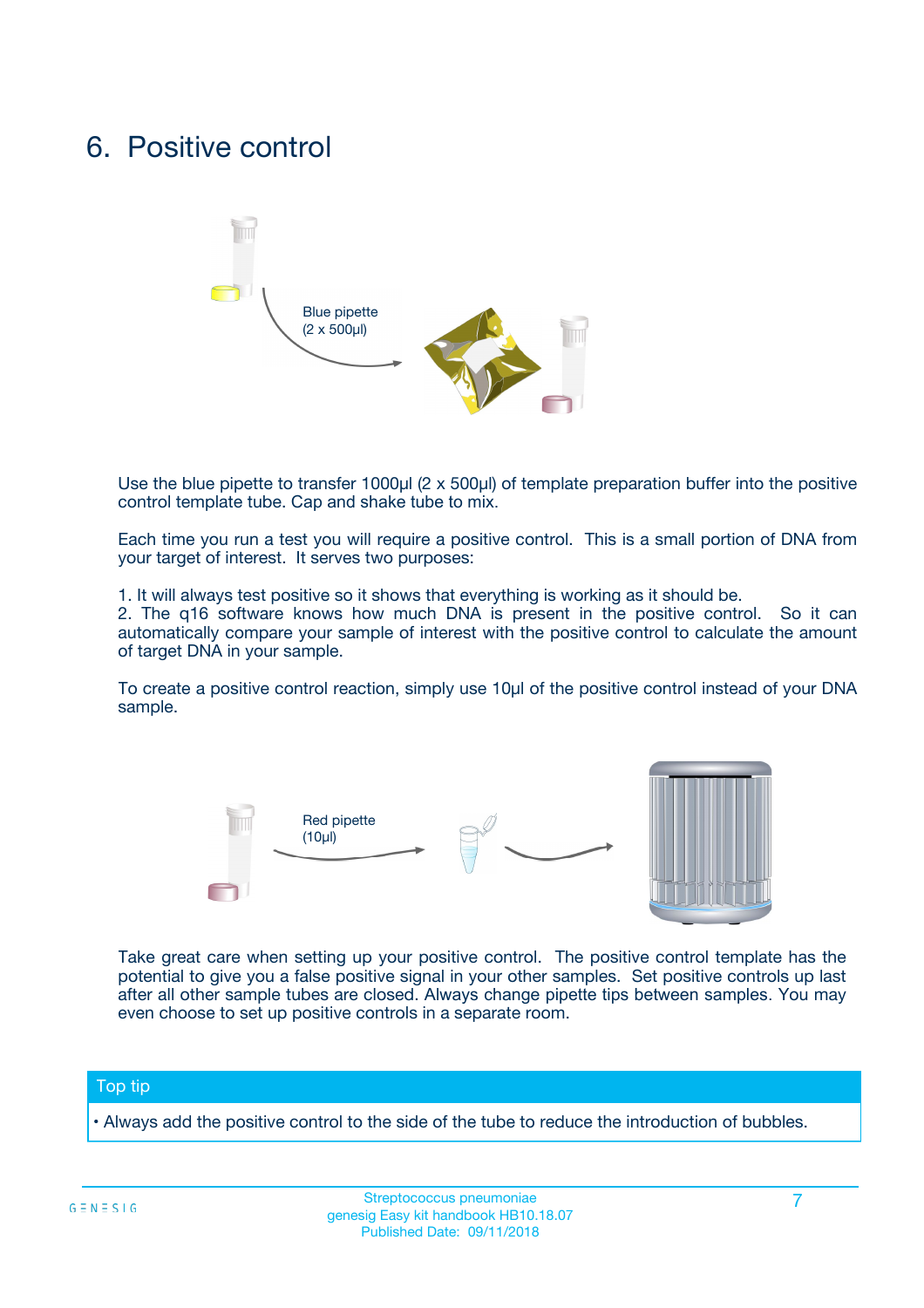## 7. Running the test

Place the tubes into the correct positions in your q16 as defined by the software, this may include positioning of empty tubes to ensure that the q16 lid is balanced. The run can then be started.

| genesig q16 PCR software - 1.2                                               |                                     | $\Box$                                                                                  |
|------------------------------------------------------------------------------|-------------------------------------|-----------------------------------------------------------------------------------------|
| Unsaved (New Experiment 2<br>$\vert \cdot \vert$<br><b>Open Experiments:</b> | <b>D</b> Open<br>Save<br>$\Box$ New | Save As<br><b>C</b> Close<br>$G \equiv N \equiv S \mid G$<br><b>&amp; Configuration</b> |
| Setup<br><b>Results</b><br><b>Stages:</b>                                    |                                     |                                                                                         |
| <b>Notes</b>                                                                 | Samples                             | <b>Tests</b>                                                                            |
| <b>Name and Details</b>                                                      | Color<br>Name                       | Note<br>Color<br>Note<br>Name                                                           |
| New Experiment 2017-10-26 11:06                                              | Sample 1                            | ع<br>条<br>Test 1                                                                        |
| Kit type: genesig® Easy Target Detection kit                                 | Sample 2                            |                                                                                         |
| Instrument Id.:                                                              | Sample 3                            | $\qquad \qquad \blacksquare$<br>$\qquad \qquad \blacksquare$                            |
| Run Completion Time:                                                         | Sample 4                            |                                                                                         |
| <b>Notes</b>                                                                 | Sample 5<br>A<br>v                  | $\triangle$<br>4<br>$\oplus$<br>₩                                                       |
| <b>Well Contents</b>                                                         |                                     | <b>Run</b>                                                                              |
| Pos.<br>Test                                                                 | Sample                              | <b>Run Status</b>                                                                       |
| Test 1<br>-1                                                                 | <b>Negative Control</b>             | $\blacktriangle$                                                                        |
| $\overline{2}$<br>Test 1                                                     | <b>Positive Control</b>             |                                                                                         |
| $\overline{\mathbf{3}}$<br>Test 1                                            | Sample 1                            | Show full log                                                                           |
| Test 1<br>$\overline{4}$                                                     | Sample 2                            |                                                                                         |
| 5<br>Test 1                                                                  | Sample 3                            | <b>Run Control</b>                                                                      |
| 6<br>Test 1                                                                  | Sample 4                            |                                                                                         |
| $\overline{7}$<br>Test 1                                                     | Sample 5                            |                                                                                         |
| 8                                                                            |                                     | $\triangleright$ Start Run<br>Abort Run                                                 |
| <b>JOD FURTY TUDE TO BUILDED IN</b>                                          |                                     | $\overline{\mathbf{v}}$                                                                 |

#### Top tip

- Before loading tubes into the q16, check for bubbles! Flick the bottom of the tubes to remove any bubbles that may have formed during the test setup.
- Apply centrifugal force with a sharp wrist action to ensure all solution is at the bottom of the reaction tube.
- When repeating a test you can use a previous file as a template by clicking 'open' then selecting File name > Files of Type > Experiment file as template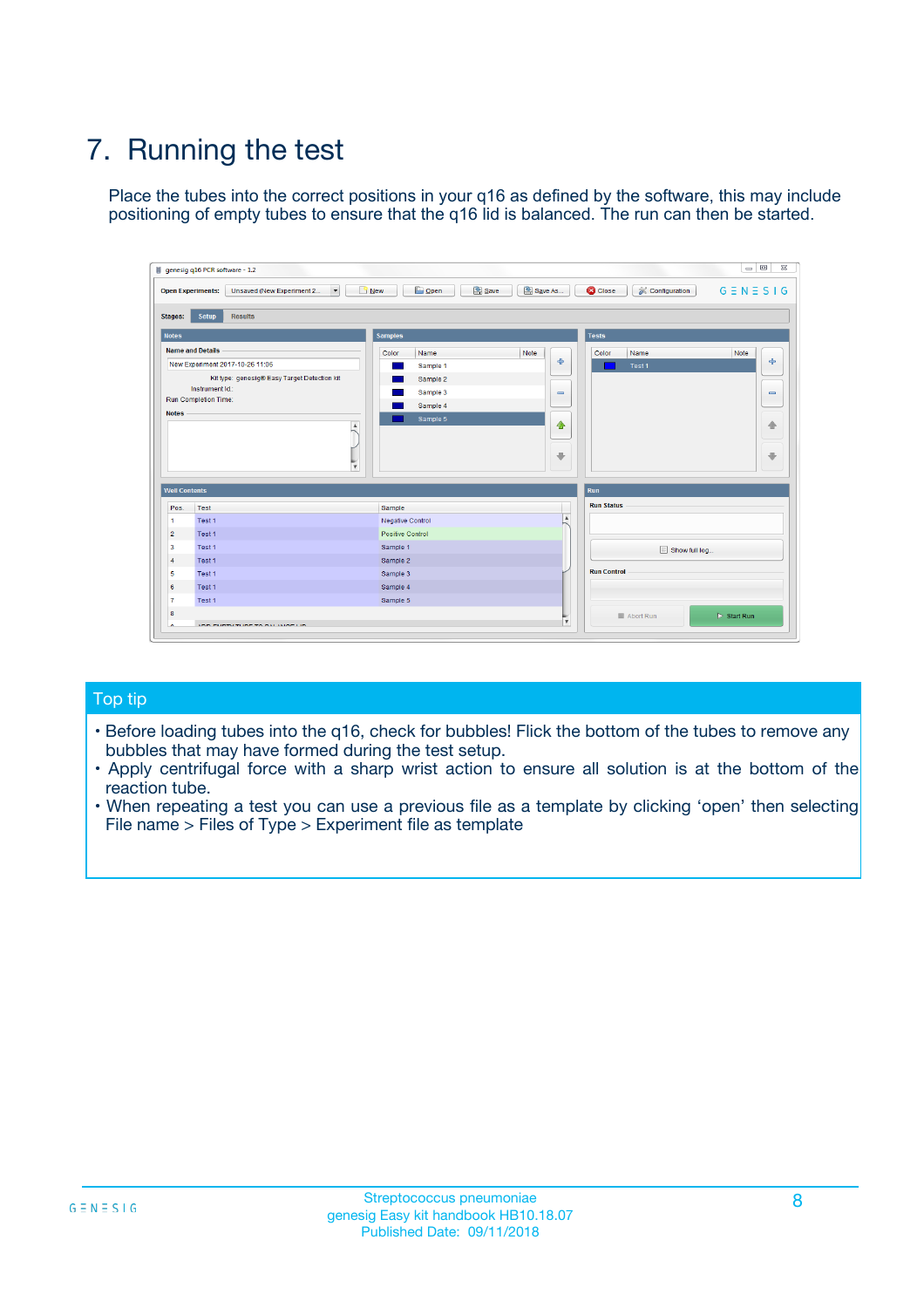### What do my results mean?

Analysis of your data is carried out automatically by the genesig q16. The following information is designed to help you fully understand a result or to troubleshoot:

### "Positive"

#### **Explanation**

Your sample has produced a positive result. Your target of interest is present and you can use the reported quantity.

"Negative"

#### **Explanation**

Your sample has produced a negative result. The target is not present in your sample.

### "Test contaminated"

#### **Explanation**

The Negative Control should be completely free of any DNA. If you see this error message it means that at some point during the setup, the Negative Control has been contaminated with DNA and has given a positive signal. This contamination has invalidated the test. The Positive Control and your test samples are both possible sources of contaminating DNA. The genesig q16 reaction tubes from previous runs will also contain very high amounts of DNA so it is important that these are carefully disposed of after the run is completed and NEVER OPENED. It may be the case that your kits have become contaminated which will lead to the same problem occurring repeatedly.

#### **Solutions**

1. Clean your working area using a commercial DNA remover solution to ensure the area is DNA free at the start of your run and re-run the test

2. If the problem persists then the kit has become contaminated and it will have to be discarded and replaced with a new kit. When you open the new kit, run a simple test to show that changing the kit has solved the problem. Prepare a test which includes only the Positive Control, the Negative Control and one 'mock sample'. For the 'mock sample' add water instead of any sample DNA. The result for the Negative Control and the mock sample should be negative indicating that contamination is no longer present.

#### **Preventive action**

An ideal lab set-up has a 'Clean area' where the test reagents are prepared and a 'sample area' where DNA samples and the Positive Control template are handled. The best workflow involves setting up all the test components (excluding the positive control template) in the clean area and then moving the tests to the sample area for sample and Positive Control addition. If this method is followed then the kit components are always kept away from possible sources of contamination. For extra security the Negative Control can be completely prepared and sealed in the clean area. All work areas should be decontaminated regularly with DNA remover.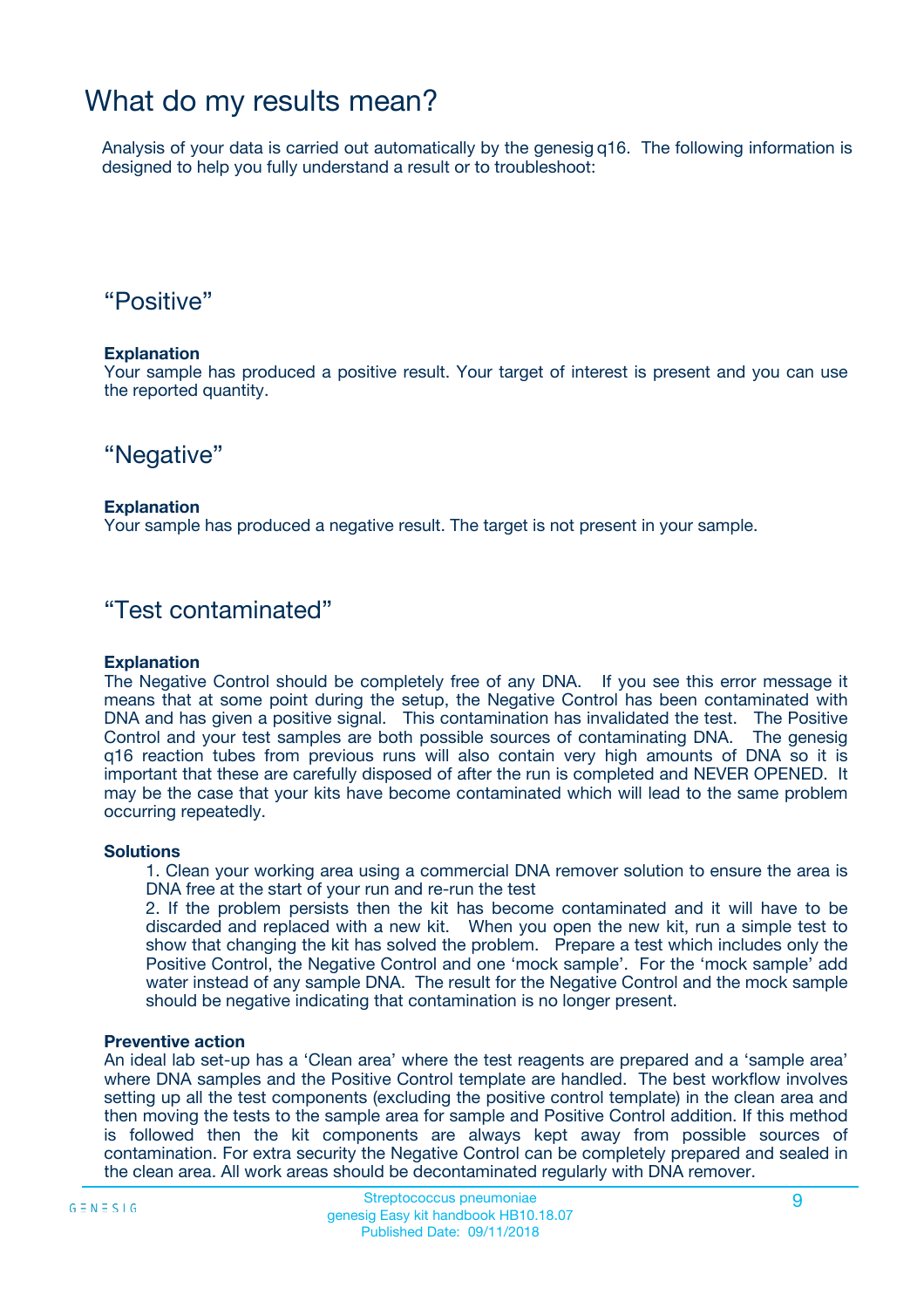### "Sample preparation failed"

#### **Explanation**

The test has failed because the quality of the sample was not high enough. The Internal Extraction Control component identifies whether the sample has been prepared correctly and is of suitable quality. This error message means that this quality control test has failed and the sample quality is not high enough for analysis.

#### **Solutions**

1. Check the sample preparation protocol for any user errors then repeat.

2. Poor quality samples can result from overloading the sample preparation protocol with too much starting material. Try reducing the amount of starting material then repeat.

3. Failing to add the Internal extraction Control DNA to your sample during the sample preparation protocol can also lead to a reported result of "sample preparation failed". Ensure that this step has not been overlooked or forgotten. If your samples are derived from an archive store or from a process separate from your genesig Easy extraction kit; you must add 5µl of Internal Extraction Control DNA into each 0.5ml of your sample to make it suitable for use on the q16.

### "Positive result, poor quality sample"

#### **Explanation**

The test is positive so if you are only interested in obtaining a 'present or absent' answer for your sample then your result is reliable. However, the test contains an Internal Extraction Control component that identifies if the sample is of high quality. This quality control test has failed and the sample is not therefore of high enough quality to accurately calculate the exact copy number of DNA present. If you require quantitative information for your sample then proceed with the solutions below.

#### **Solution**

For appropriate solutions, read the "Sample preparation failed" section of this handbook.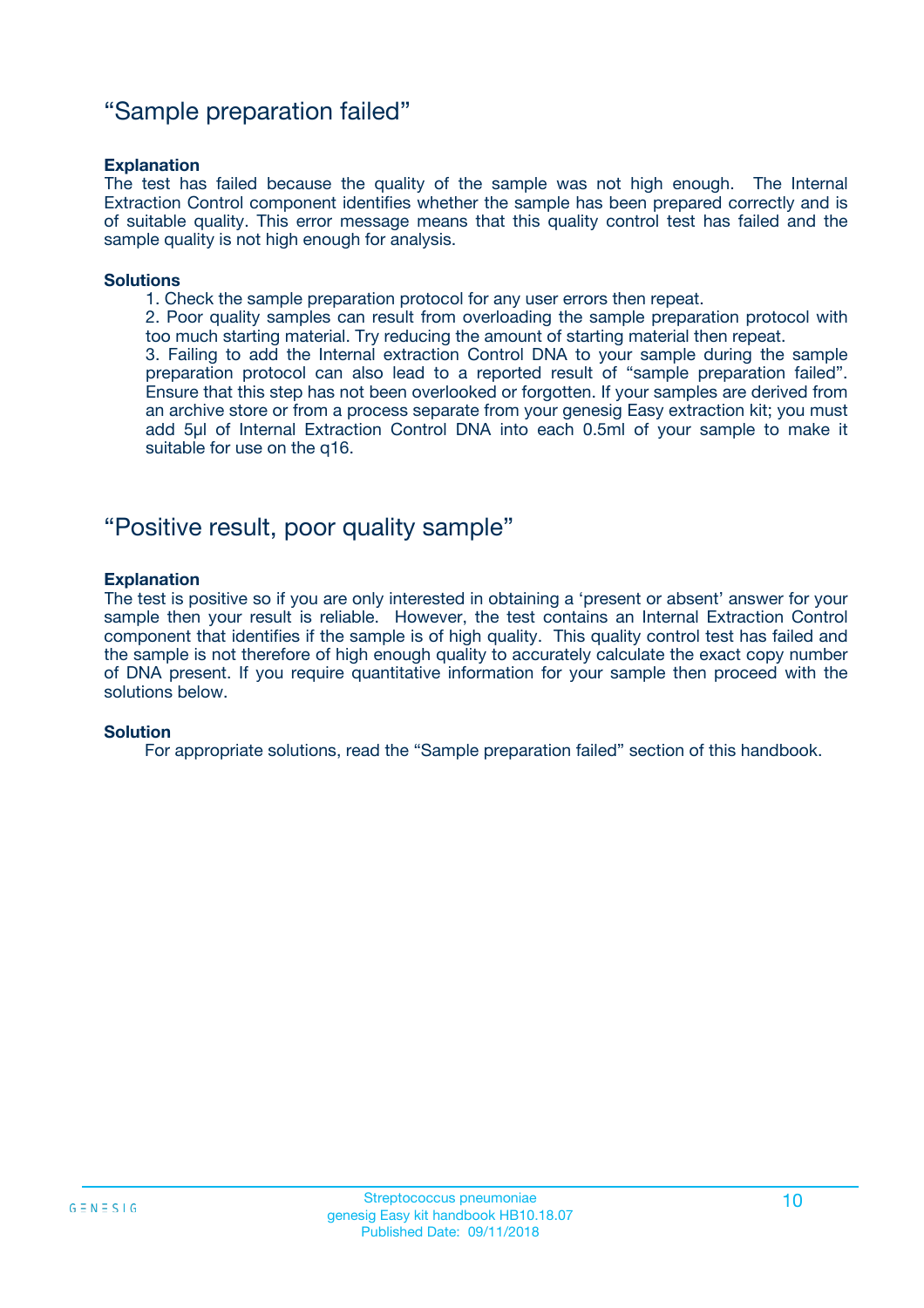### "Test failed"

#### **Explanation**

The test has failed because the Positive Control has not worked. The Positive Control is present to show that all aspects of the test are working correctly together. When this control test fails, the test as a whole is invalidated. This finding indicates that a problem has occurred in the reaction set-up part of the experiment and has nothing to do with sample preparation.

#### **Solutions**

- 1. Check the entire workflow and test set-up to look for any user errors, then repeat the test e.g. have the right colour pipettes and solutions been used with the correct tubes?
- 2. Ensure the positive and negative controls are inserted into the correct wells of your q16.

3. A component of the test may have 'gone off' due to handing errors, incorrect storage or exceeding the shelf life. When you open a new kit, run a simple test to show that changing the kit has solved the problem. Prepare a test which includes only the Positive Control, the Negative Control and one 'mock sample'. For the 'mock sample' add internal control template instead of any sample DNA. If the Positive Control works, the mock sample will now be called as a negative result.

### "Test failed and is contaminated"

#### **Explanation**

The Positive Control is indicating test failure, and the Negative Control is indicating test contamination. Please read the "Test Failed" and "Test contamination" sections of this technical support handbook for a further explanation.

#### **Solution**

For appropriate solutions, read both the "Test failed" and "Test contaminated" sections of this handbook.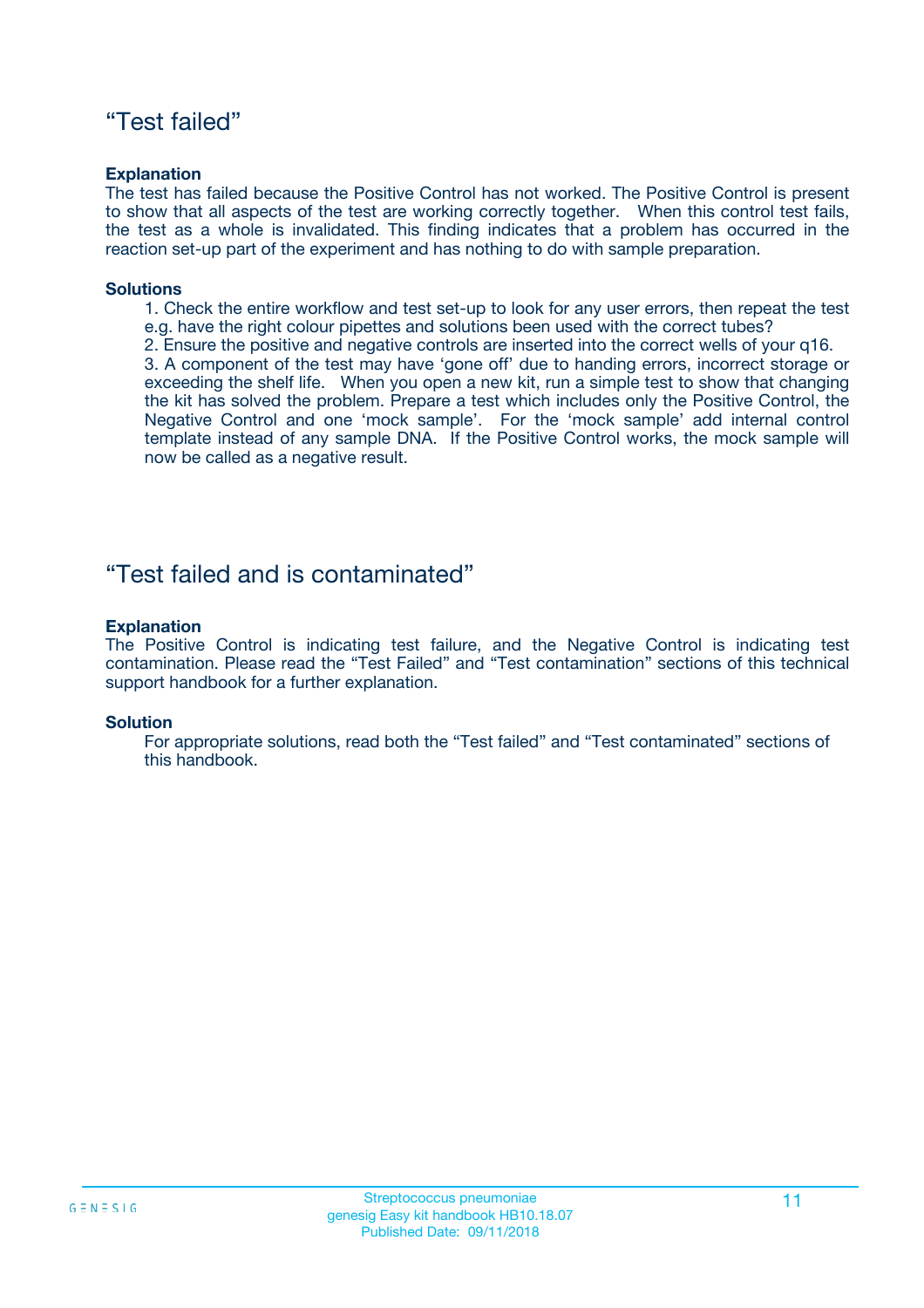### Streptococcus pneumoniae

Streptococcus pneumoniae, or pneumococcus, is a Gram-positive, alpha-hemolytic diplococcus bacterium and a members of the genus Streptococcus. A significant human pathogen, S. pneumoniae was recognized as a major cause of pneumonia in the late 19th century and is the subject of many humoral immunity studies.

Despite the name, the organism causes many types of infection other than pneumonia, including acute sinusitis, otitis media, meningitis, osteomyelitis, septic arthritis, endocarditis, peritonitis, pericarditis, cellulitis, and brain abscess.

S. pneumoniae is the most common cause of bacterial meningitis in adults and children, and is one of the top two isolates found in otitis media. Pneumococcal pneumonia is more common in the very young and the very old.

S. pneumoniae can be differentiated from Streptococcus viridans, which is also alpha hemolytic, using an optochin test, as S. pneumoniae is optochin sensitive. The encapsulated, gram-positive coccoid bacteria have a distinctive morphology on gram stain, the so-called, "lancet shape." It has a polysaccharide capsule that acts as a virulence factor for the organism; 91 different capsular types are known, and these types differ in virulence, prevalence, and extent of drug resistance.

S. pneumoniae has several virulence factors, including the polysaccharide capsule mentioned earlier, that help it evade a host's immune system. It has pneumococcal surface proteins that inhibit complement-mediated opsonization, and it secretes IgA1 protease that will destroy secretory IgA produced by the body.

The risk of pneumococcal infection is much increased in persons with impaired IgG synthesis, impaired phagocytosis, or defective clearance of pneumococci. In particular, the absence of a functional spleen, through congenital asplenia, splenectomy, or sickle-cell disease predisposes one to a more severe course of infection (Overwhelming post-splenectomy infection) and prevention measures are indicated (see asplenia).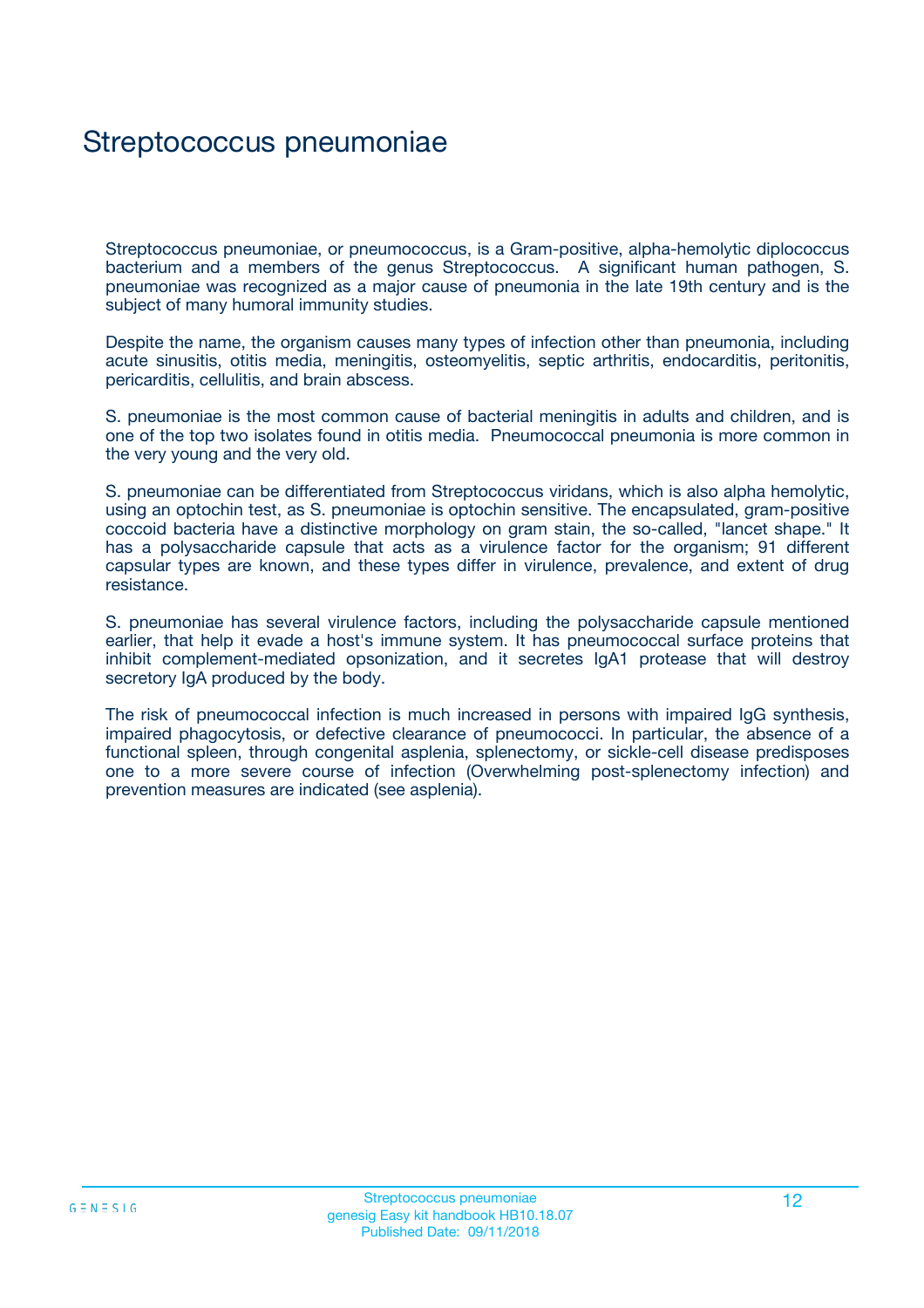## **Specificity**

The Primerdesign genesig Kit for Streptococcus pneumoniae (S.pneumoniae) genomes is designed for the in vitro quantification of S.pneumoniae genomes. The kit is designed to have a broad detection profile. Specifically, the primers represent 100% homology with over 95% of the NCBI database reference sequences available at the time of design.

The dynamics of genetic variation means that new sequence information may become available after the initial design. Primerdesign periodically reviews the detection profiles of our kits and when required releases new versions.

The primers and probe sequences in this kit have 100% homology with over 95% of reference sequences in the NCBI database based on a comprehensive bioinformatics analysis.

If you require further information, or have a specific question about the detection profile of this kit then please send an e.mail to enquiry@primerdesign.co.uk and our bioinformatics team will answer your question.